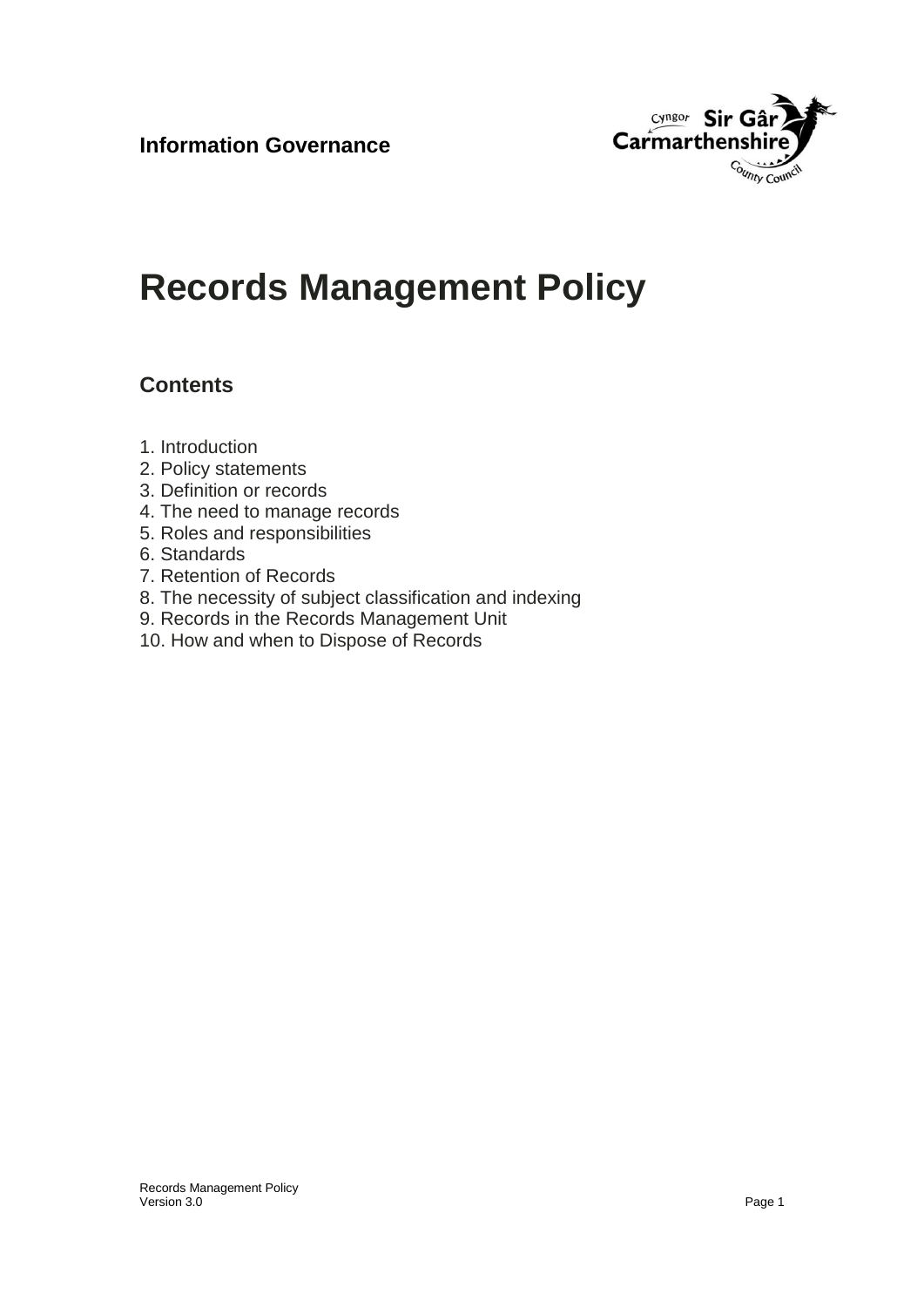# **1. Introduction**

Carmarthenshire County Council in common with all organisations receives and generates records. Having accurate and relevant information is vital to the efficient management of the authority and we value records and information as corporate assets. We need to balance our statutory obligations (for example providing the public with information) and our desire to be open and responsive with our duties of confidentiality for personal and sensitive records. So, we will create and manage all records efficiently, make them accessible when needed, but protect and store them securely and dispose of them safely at the appropriate time.

There is a plethora of legislation relating to records management, but there are two key pieces of legislation. These are the 1972 Local Government Act (LGA) (Wales) section 224 and the 1994 Local Government Act section 60 which require all principal councils to make and maintain schemes for the care, preservation and management of their records. Two further pieces of legislation, that are relevant to records management, are the Data Protection Act 1998 and the Freedom of Information Act 2000.

## **2. Policy statements**

The policy is based on the international standard for records management ISO15489 and is supported by The National Archives' standards.

We will state how compliance will be monitored. We will review our policy regularly to ensure it continues to be relevant

We will make sure that staff have access to records management training. We will encourage staff to manage records properly.

Carmarthenshire County Council owns all records created by employees carrying out the authority's business related activities. Unless the originator keeps ownership (for example records seized as evidence during an enquiry) records received by Carmarthenshire County Council employees are also owned by the County Council. Individual employees do not own records but they do have responsibilities for managing records.

This document describes the roles and responsibilities for managing records, in all technical or physical formats or media, within the authority and aims to make sure that all Carmarthenshire County Council staff understand what they must do to protect and manage records effectively, efficiently and economically. The policy and the standards that go with it apply to all permanent and temporary employees, contractors and volunteers who have access to the authority's records, wherever these records are and whatever form they are in.

# **3. Definition of records**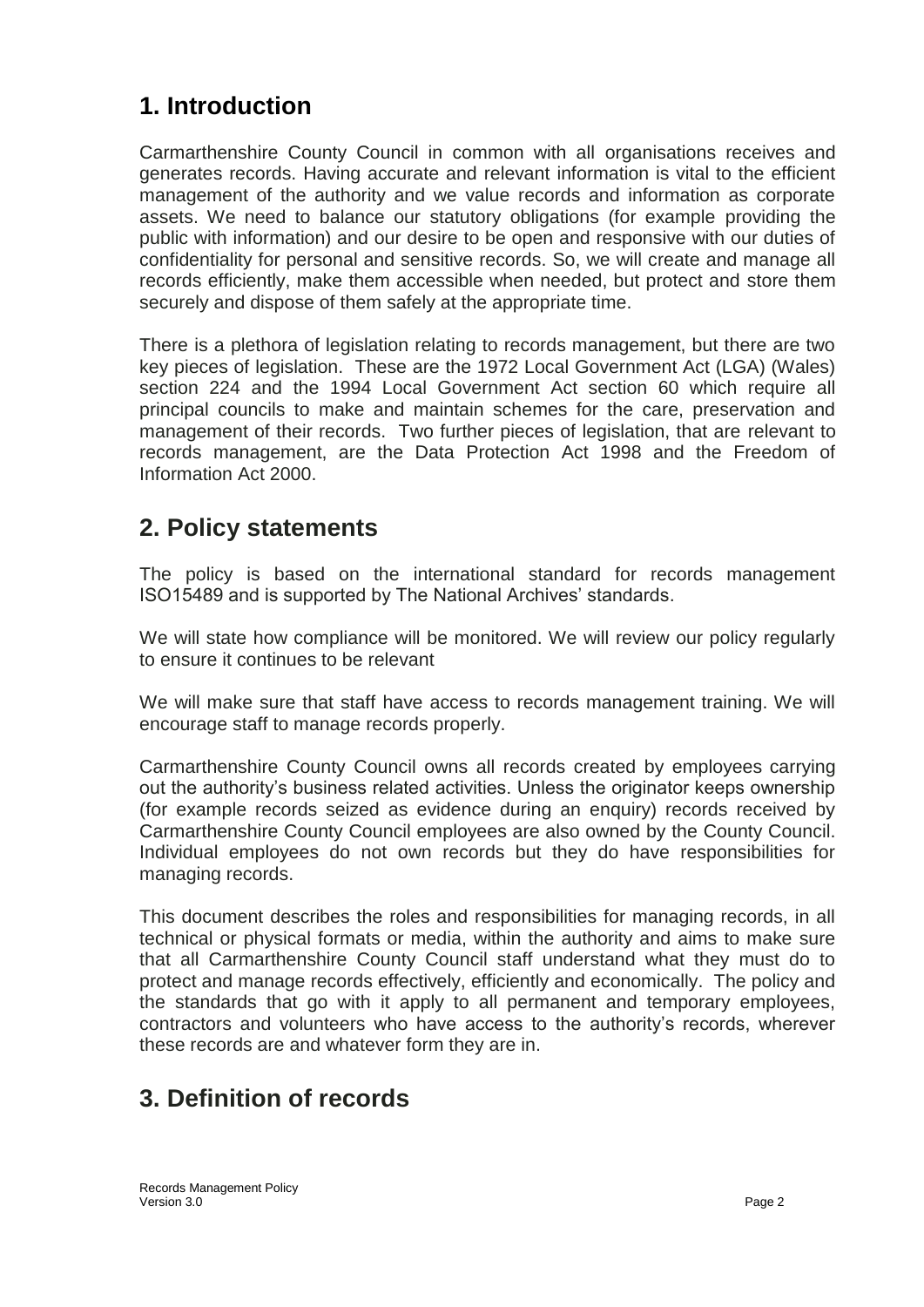Records are defined as 'information created, received and maintained as evidence and/or information by an organisation or person, in pursuance of legal obligations or in the transaction of business'.

We can define four categories of records:

- **Current** records needed to efficiently and effectively conduct current business
- **Semi-current**  records not needed to support current business, but which need to be retained for defined periods for operational, regulatory or legal reasons. These records are often referred to as **modern records**
- **Archival** records retained permanently because of their value as evidence. The County Council operates a public archive service
- **Redundant**  records which are no longer required and which are not archival. Redundant records should be destroyed

#### **An 'authentic' record**

An authentic record is one that can be proven to:

- a) be what it claims to be;
- b) have been created or sent by the person said to have created or sent it;
- c) have been created or sent at the time claimed;
- d) have not been tampered with; and
- e) be credible and authoritative so that evidence can be safely derived from it

#### **A 'reliable' record**

A reliable record is one whose contents can be trusted as a full and accurate representation of the transactions, activities or facts they concern and can be depended on in subsequent transactions or activities.

#### **A 'useable' record**

A useable record is one that can be located, retrieved, presented and interpreted. It should be capable of subsequent presentation as directly connected to the business activity or transaction that produced it. The contextual linkages of records should carry the information needed for an understanding of the transactions that created and used them. It should be possible to identify a record within the context of broader business activities and functions. The links between records that document a sequence of activities should be maintained.

#### **A 'vital' record**

A vital record is one that is essential to the continued operation of the organisation following a disaster.

## **The 'integrity' of a record**

Records Management Policy Version 3.0 Page 3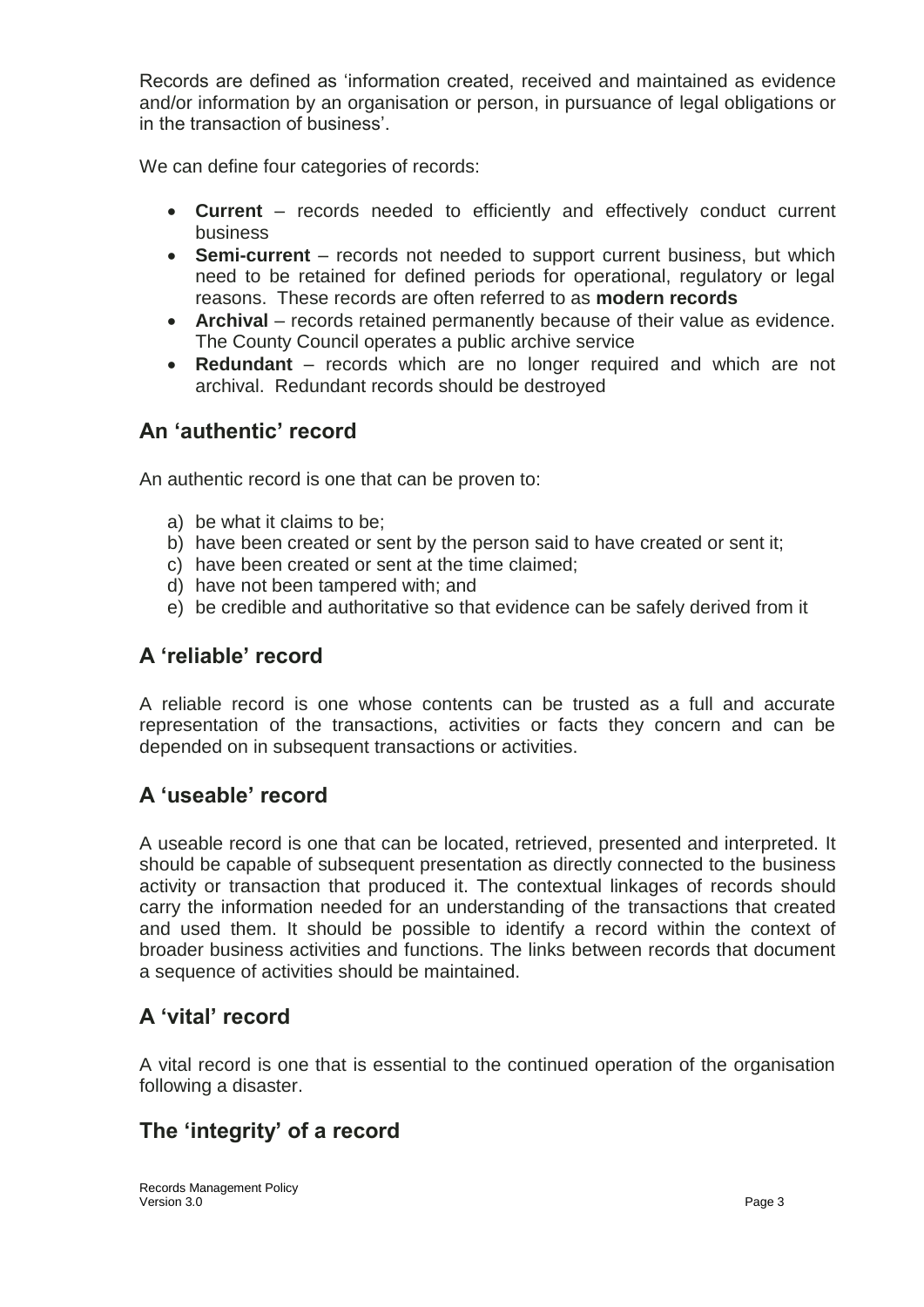The integrity of a record refers to its being complete and unaltered.

Good records management relies on the following principles being applied:

- the regular review of information
- the controlled retention of information
- the controlled disposition of information

Good management of records and the information contained within them will benefit the authority through:

- records being easily and efficiently located, accessed and retrieved
- information being better protected and stored more securely
- records being disposed of safely and at the right time

The principle of records management is to ensure that a record is managed through its full Records Life Cycle i.e. the creation or receipt of a record, maintenance of the record, managing its use, access to it, storage, retrieval and finally disposal of the record.

## **4. The need to manage records**

Maintaining efficient records management practices will help us meet our statutory objectives and overall business responsibilities. Whatever form the record takes, knowledge and information must be protected. It must also be accurate, ordered, complete, useful, up to date and accessible whenever it is needed to:

- a) help us carry out our business;
- b) make sure we comply with relevant legislation;
- c) support theme work, research and development;
- d) help us all make informed decisions;
- e) keep track of policy changes;
- f) ensure that legal precedents are identified;
- g) support continuity and consistency in management and administration;
- h) protect the rights of employees, regulated entities and the general public;
- i) provide an audit trail to meet business, regulatory and legal requirements;
- j) make sure that we work effectively as a regulator and prosecuting authority and meet our lawful obligations for disclosing evidence
- k) promote our activities and achievements; and
- l) make sure we are open and responsive, as required under The Freedom of Information Act.

## **5. Roles and responsibilities**

#### **Executive Responsibility**

The Senior Information Risk Owner has overall executive responsibility for our records management policy and standards, and for supporting their application throughout the organisation.

.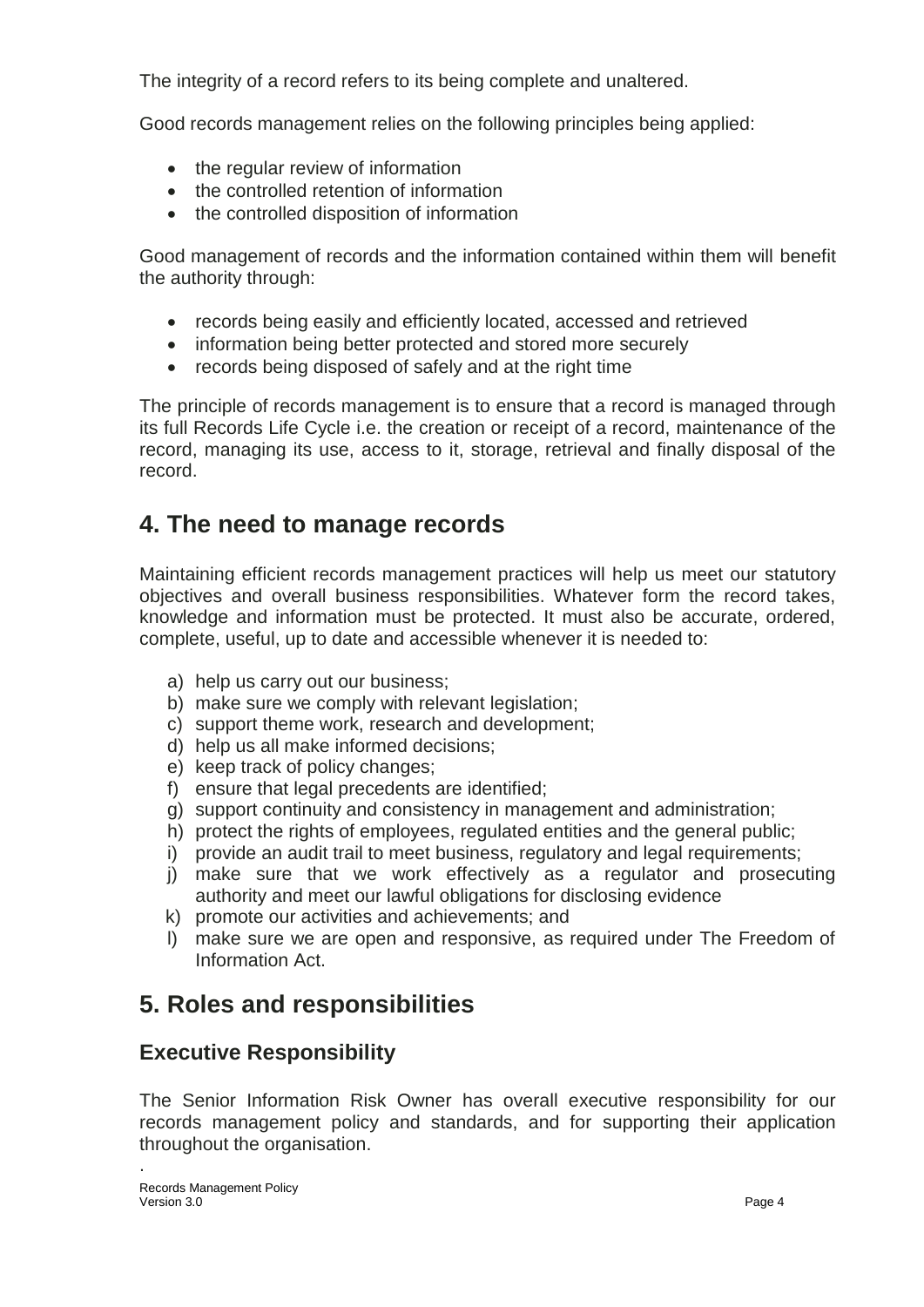#### **Corporate Records Management Unit (RMU) responsibilities**

The Records Management Unit has the following responsibilities:

#### **Policy and standards**

The RMU is responsible for making sure that the records management policy and standards are kept up to date and relevant to the needs and obligations of the organisation.

#### **Advice and guidance**

The RMU is responsible for giving records-management advice and guidance to staff.

#### **'Orphan' records**

The RMU is responsible for seeking decisions about the management of records for which there is no clear Business Unit responsibility, for example records for entities that are no longer regulated by the authority.

#### **Modern Records**

The RMU is responsible for managing the authority's modern records. The **User Procedure** available on the intranet should be referred to by all staff prior to depositing or requesting records. The boxes supplied by the RMU unit must be used for depositing records. There is a charge for boxes issued, the charge is £1.10 per box. The RMU keep a log of the number of boxes issued on a yearly basis and the cost per department will be apportioned accordingly. An internal transfer will be raised annually.

#### **Line Management Responsibility**

The Information Asset Owners and Managers are responsible for telling staff about the records management policy and standards and for ensuring that all staff are aware of their responsibilities for managing records.

Managers at all levels are responsible for:

- developing and operating records management procedures, covering both electronic and hard copy records, that:
	- are efficient and fit for purpose; and
	- comply with our records management policy and standards;
- ensuring that appropriate resources exist within the area for fulfilling the responsibilities for managing records;
- communicating local records management procedures;
- quality assurance of Divisional records management processes and procedures;
- ensuring that staff follow procedures for the offsite storage of hard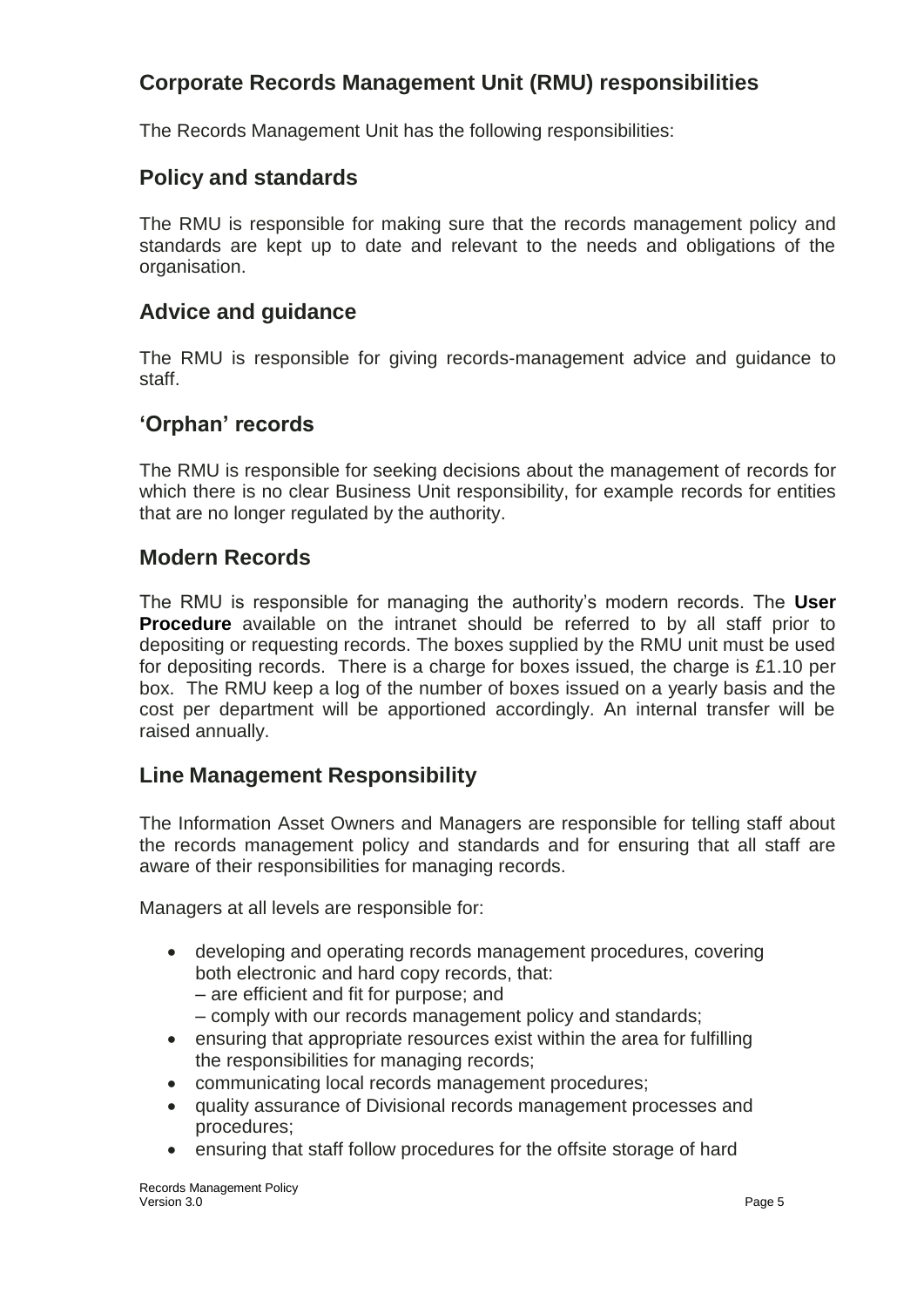copy records;

- ensuring that staff follow procedures for the management and storage of electronic records; and
- creation and maintenance of retention schedules and regular review and authorised destruction of records is carried out.

#### **Responsibility for project records**

Records about projects, which involve two or more Departments are the responsibility of the project manager. Project managers are responsible for:

- identifying project related records and liaising with relevant local contacts to ensure that the records are managed efficiently and comply with our records management policy and standards;
- ensuring that there are appropriate resources within the project for fulfilling the responsibilities for managing records;
- quality assurance of records management processes and procedures within the project; and
- ensuring the appropriate disposition of project records.

#### **Responsibilities of individuals**

Everyone who creates or receives records is responsible for following Carmarthenshire County Council records management procedures.

## **6. Standards**

#### **Deciding what is a record**

To decide whether something is a record, look at it in the context of:

- the regulatory environment;
- business and accountability requirements; and
- the risk of not keeping it.

#### **Version control**

Sometimes (for example during the development of policy) successive drafts of a document must be kept to provide adequate evidence of the process e.g. substantial changes during the development of policy.

#### **Capturing records**

Capturing a record means to place it in a records management system. We need to capture items as records to:

 establish a relationship between the record, the creator and the business context that originated it (that is, why it was created);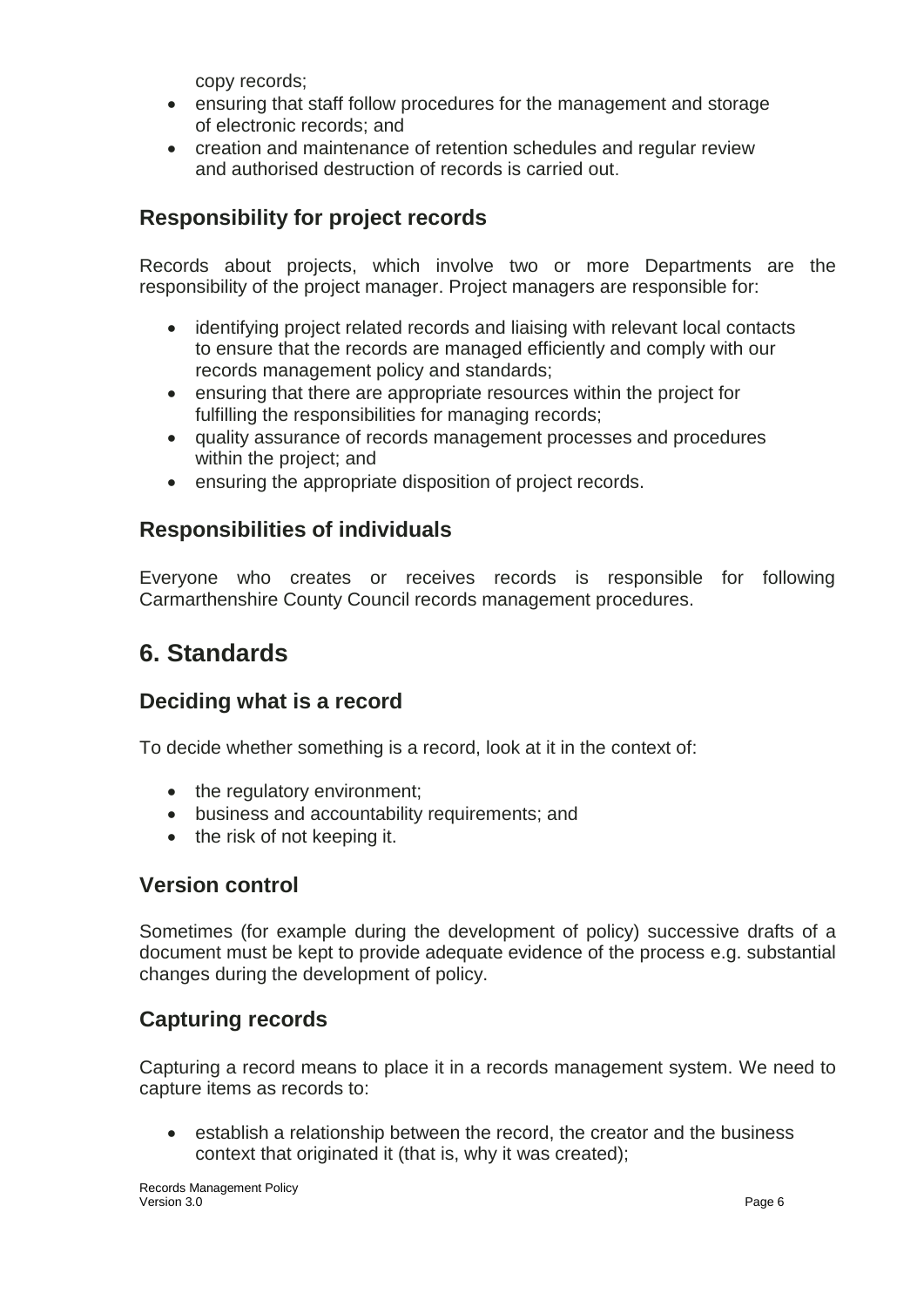- place the record and its relationship within a records system:
- link it to other records; and
- ensure that appropriate audit trails are maintained

To 'capture' a record, we need to allocate explicit metadata, embedded in, attached to or associated with the specific record, whatever its format. This metadata is essential for accurately re-tracing the status, structure and integrity of the record at any particular time and showing its relationships with other records.

Techniques to ensure capture of records include:

- a) classification and indexing which allow appropriate linking, grouping, naming, security protection, user permissions and retrieval, disposition, and identifying vital records;
- b) arrangement in a logical structure and sequence, whether a physical (paper) file or an electronic directory, which helps with further use and reference;
- c) registration which provides evidence of the existence of records in a records system; and
- d) systems that control the actions undertaken in doing business, which:
	- i. provide metadata describing the business context;
	- ii. provide evidence of where a record is located;
	- iii. identify what action is outstanding;
	- iv. identify who has accessed a record;
	- v. identify when such access took place; and
	- vi. provide evidence of the transactions that have been undertaken on the record (in other words an audit trail).

#### **Registering records**

The main purpose of registration is to provide evidence that a record has been created or captured in a records system. It also helps in retrieving the record. It involves recording brief descriptive information or metadata about the record, and assigning the record a unique identifier. Registration formalises the capture of the record into the records system. In a records system that uses registration processes:

- a record is registered when it is captured into the records system (this may include placing a manual record into a structured filing system or the automated registration of electronic records in an electronic record keeping system); and
- no further processes affecting the record can take place until its registration is complete.

Records may be registered at more than one level (for example at the file series, file or record level) within a records system. In the electronic environment, records systems may be designed to register records automatically, in a way that is transparent to the user of the business system from which it is captured and without the need for a record manager.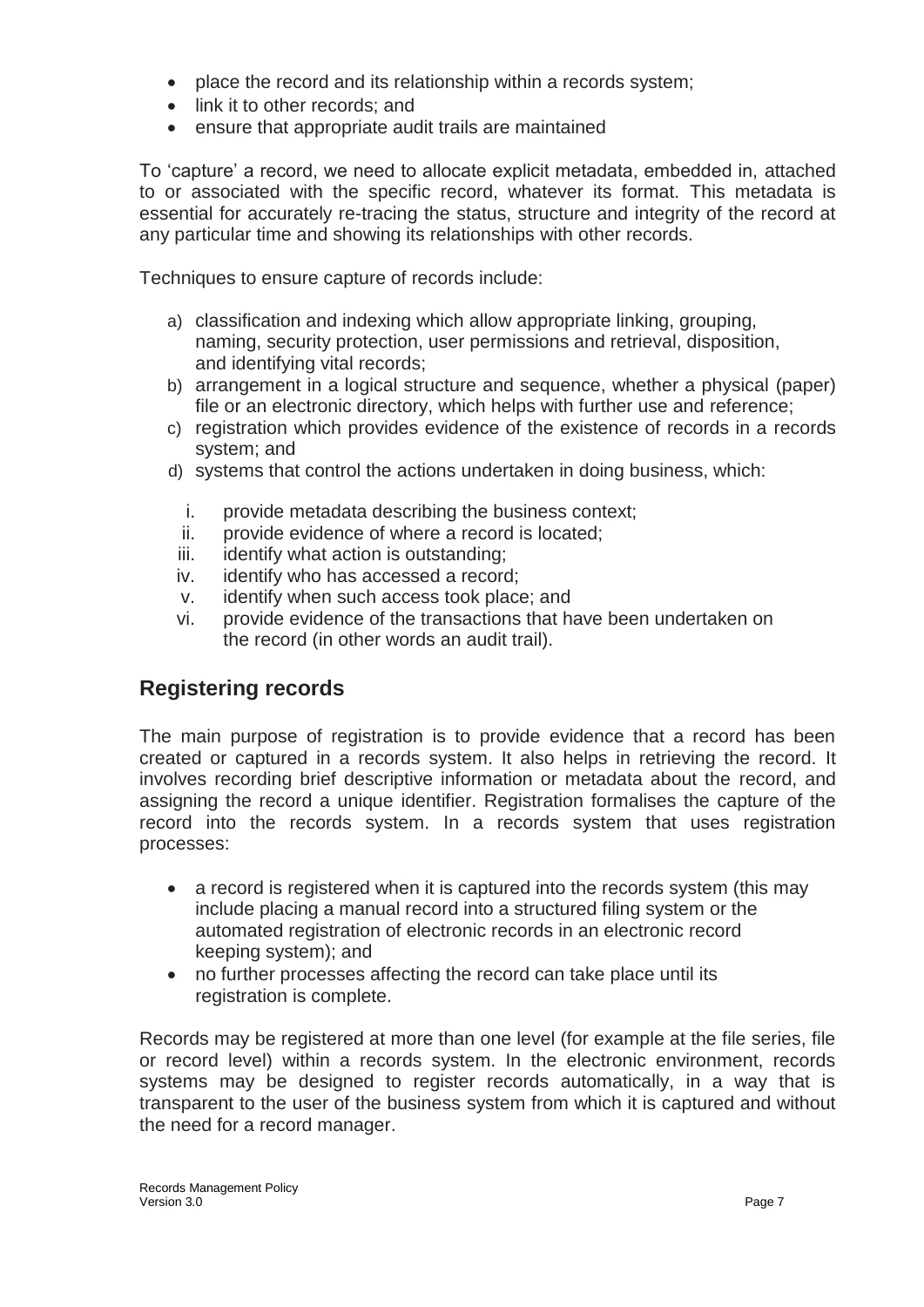# **7. Retention of records**

You should decide how long to keep a record by consulting the **Records Retention Guidelines** which are available on the intranet. The Retention Guidelines state how long each record series should be kept and the justification for these periods. Should you not find the class of record for which you're seeking a retention period in the Guidelines please contact a member of staff in the RMU.

# **8. The necessity of subject classification and indexing**

Subject classification of records, based on business activity, acts as a powerful tool to help us conduct our business and many of the processes involved in managing records, including:

- a) providing links between individual records we collect for a continuous record of activity;
- b) making sure records are named consistently over time;
- c) helping in the retrieval of all records about a particular function or activity;
- d) deciding security protection and appropriate access for sets of records;
- e) allocating user permissions for access to or action on particular groups of records;
- f) distributing responsibility for management of particular sets of records;
- g) distributing records for action; and
- h) deciding appropriate retention periods and disposition actions for records.

#### **Subject classification system**

Subject classification is based on an analysis of the authority's business activities. These systems can be used to support various records management processes.

#### **Indexing**

An index gives the user an efficient means of tracing information. An index or indices should allow the user to:

- a) understand it easily, enabling them (and their successors) to quickly establish the presence or absence of information on a given subject;
- a) identify and locate relevant information within records;
- b) group together information on subjects; and
- c) search for information using indexing terms that are appropriate to their needs.

Indexing can be done manually or be automatically generated. It may occur at various levels of aggregation (file series, file or record level) within a records system and includes full text indexing.

#### **Vocabulary control**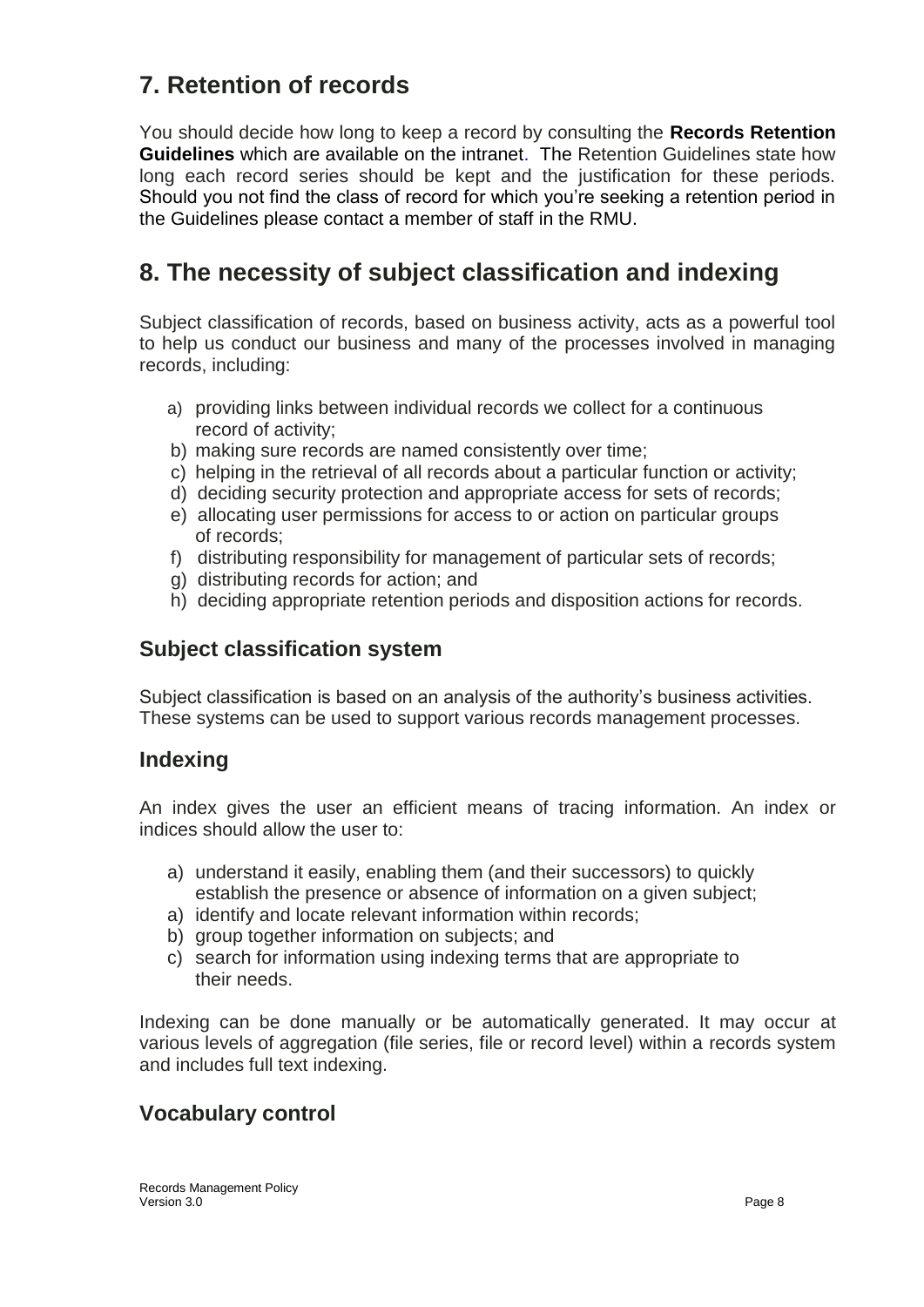A vocabulary control is an agreed list of keywords or terms which are used for specific purposes, for example a thesaurus. Vocabulary controls should explain organisation-specific definitions, abbreviations or usage of terms. Subject classification systems and indexes may be supported by vocabulary controls that are suited to the complexity of the records of an organisation.

#### **Using numbers and codes as well as using titles**

Shorthand methods of referencing records by means other than the title are commonly used. Allocating numbers or codes to a group (file series, file or record level) of records is quite common. Coding records can help locate them where the number or code indicates the 'address' of the record and so may also be used to retrieve the record.

#### **Storing and Handling records**

You need to consider the specific physical properties of records to decide how to store and handle them. Records that continue to be useful and relevant, no matter what format they are in, need appropriate storage and handling to preserve them for as long as they are needed.

#### **Access and security of records**

You should refer to the Access Control Policy, other Information Security Policies and the **Handling Personal Information Policy & Procedure**.

## **9. Records in the Records Management Unit**

Tracking of the movement, location and use of records within a records system is required to:

- a) identify outstanding action required;
- b) enable retrieval of a record (to include the ability to track records stored in different media, for example electronic and hard copy);
- c) prevent loss of records;
- d) monitor use of systems maintenance and security, and maintain an auditable trail of records transactions (that is, capture or registration, classification, indexing, storage, access and use, migration, transfer or disposal); and
- e) maintain the ability to identify the origins of individual records where systems have been amalgamated or migrated.

Managing the access process involves ensuring that:

- a) records are categorised according to their access status at a particular time;
- b) records are only released to those who are authorised to see them;
- c) encrypted records can be read as and when required and authorised;
- d) records processes and transactions are only undertaken by those authorised to perform them; and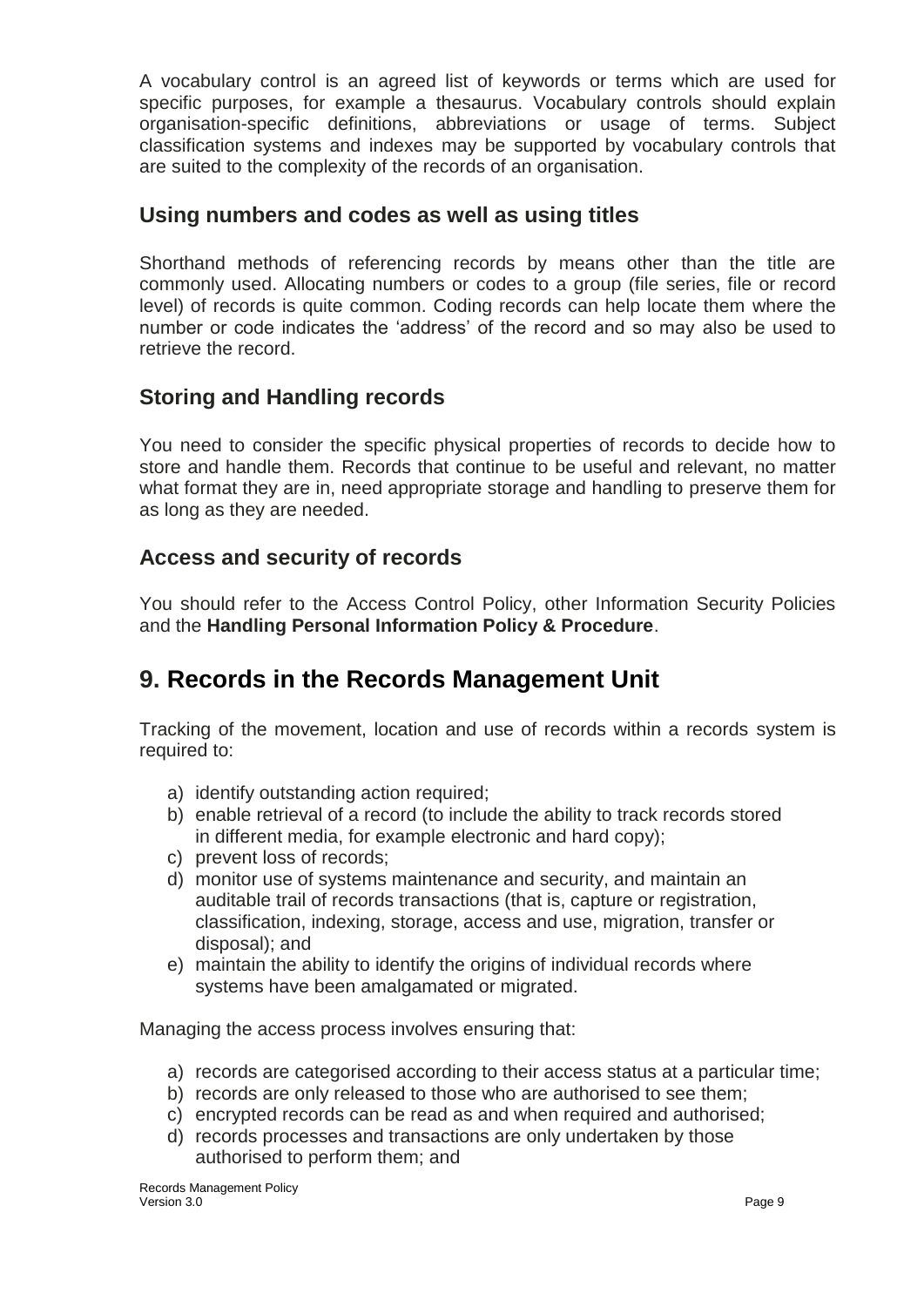e) parts of the organisation with responsibility for particular business functions specify access permissions to records relating to their area of responsibility.

The monitoring and mapping of user permissions and functional job responsibilities is a continuing process, which occurs in all records systems regardless of format.

The movement of records should be documented to ensure that items can always be found when required. Tracking mechanisms may record the item identifier, the title, the person or unit possessing the item and the time/date of movement.

## **10. How and when to dispose of records**

Disposition is the process of deciding whether to keep, move or destroy records. An effective records management program is a system that tracks the life cycle of each record. It means knowing when a record is created, what function it serves, how long it is considered useful by the organisation that created it, what the parameters are for maintaining it and for how long, and what legal authority enables it eventually to be destroyed and when, if at all.

The benefits of an effective program are many:

- Saves office space and corresponding filing equipment, non-active storage and long –term preservation expenses
- Assists officers in making informed policy
- Assures the fullest possible historical documentation of official legal and administrative and financial actions
- Protects the privacy and confidentiality of appropriate records
- Makes record research and future records management more organised and efficient
- Protects essential records from being lost, damaged, or destroyed by negligence or natural disaster.

'Disposition action' is the:

- a) immediate physical destruction, including overwriting and deletion;
- b) retention for a further period within the business unit;
- c) transfer to an appropriate storage area or medium under Divisional/Departmental control;
- d) transfer to the Records Management Unit (semi-current records)
- e) transfer to another organisation that has assumed responsibility for the business activity through restructure, transfer or privatisation;
- f) transfer to a storage area managed for the authority by an external provider where appropriate contractual arrangements have been entered into;
- g) transfer of responsibility for management to an appropriate authority while physical storage of the record is kept by the creating organisation; or the
- h) transfer of records to the County Archives if the records are selected for permanent preservation.

## **Destruction of Confidential records**

Records Management Policy<br>Version 3.0 Version 3.0 Page 10